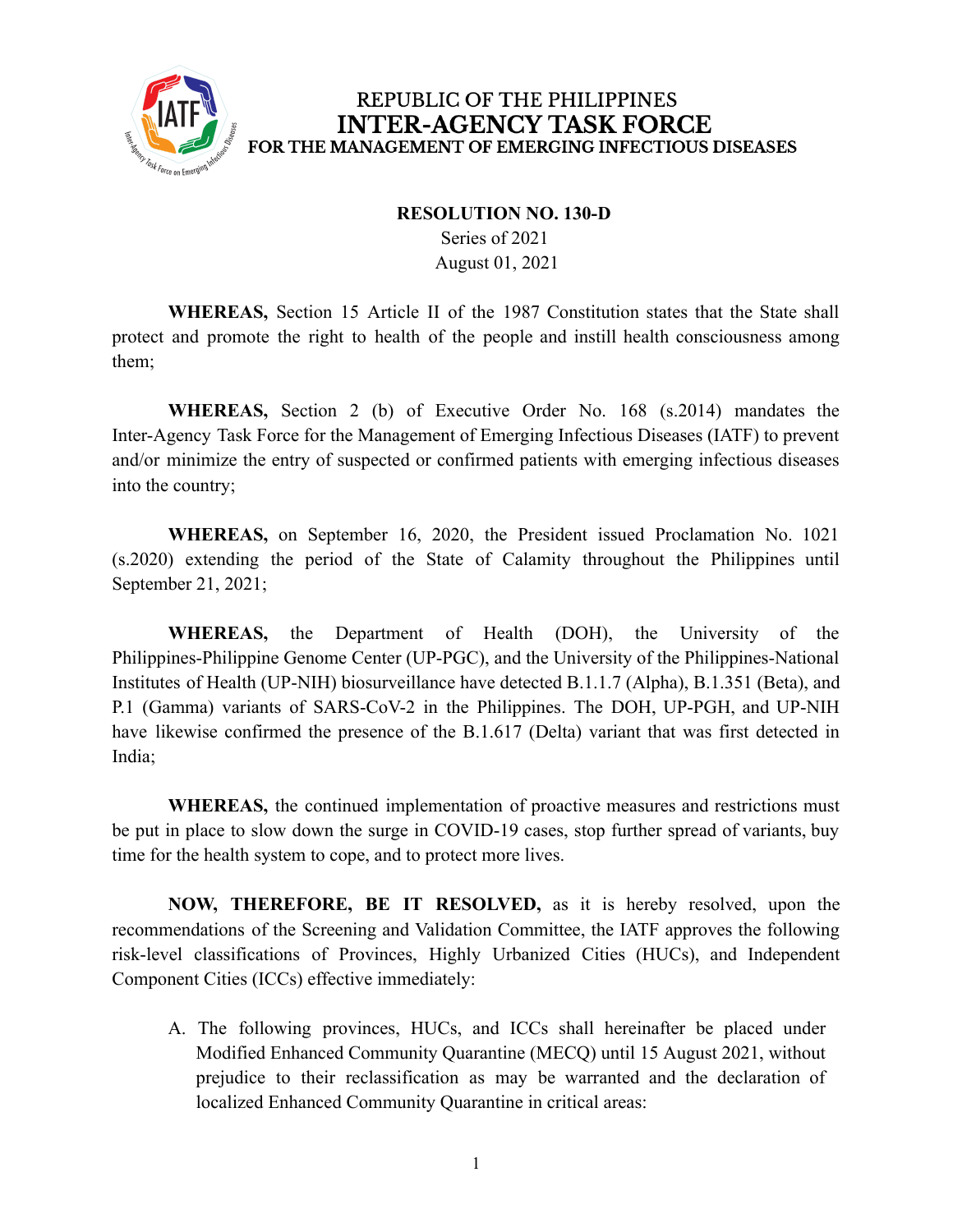

- 1. For Luzon: Apayao and Laguna; and 2. Aklan
- B. The Province of Cebu shall be placed under General Community Quarantine (GCQ) until 15 August 2021, without prejudice to their reclassification as may be warranted and the declaration of localized Enhanced Community Quarantine in critical areas, and with the observance and implementation of the following heightened restrictions:
	- 1. Food preparation establishments such as commissaries, restaurants, and eateries may operate with their indoor dine-in services at the venue or seating capacity of twenty percent (20%), and with their *al fresco* or outdoor dine-in services at the venue or seating capacity of fifty percent  $(50\%)$ .
	- 2. Personal care services, such as beauty salons, beauty parlors, barbershops, and nail spas, may operate up to thirty percent (30%) of venue or seating capacity. For this purpose, these establishments shall only provide services that can accommodate the wearing of face masks at all times by patrons/clients and service providers.
	- 3. Meetings, Incentives, Conventions, and Exhibitions (MICE) events and social events in venue establishments shall not be allowed;
	- 4. Outdoor tourist attractions, as may be defined by the Department of Tourism (DOT), shall remain to be allowed at thirty percent (30%) venue capacity with strict adherence to minimum public health standards;
	- 5. Under the Safety Seal Certification Program, business establishments awarded Safety Seal Certifications shall be allowed to operate at an additional 10 percentage points beyond the prescribed on-site capacity or venue/seating capacity, whichever is applicable;
	- 6. Indoor sports courts and venues and indoor tourist attractions shall not be allowed to operate;
	- 7. Specialized markets of the DOT such as *Staycations* without age restrictions shall remain to be allowed at such capacities, protocols, and restrictions as may be imposed by the DOT;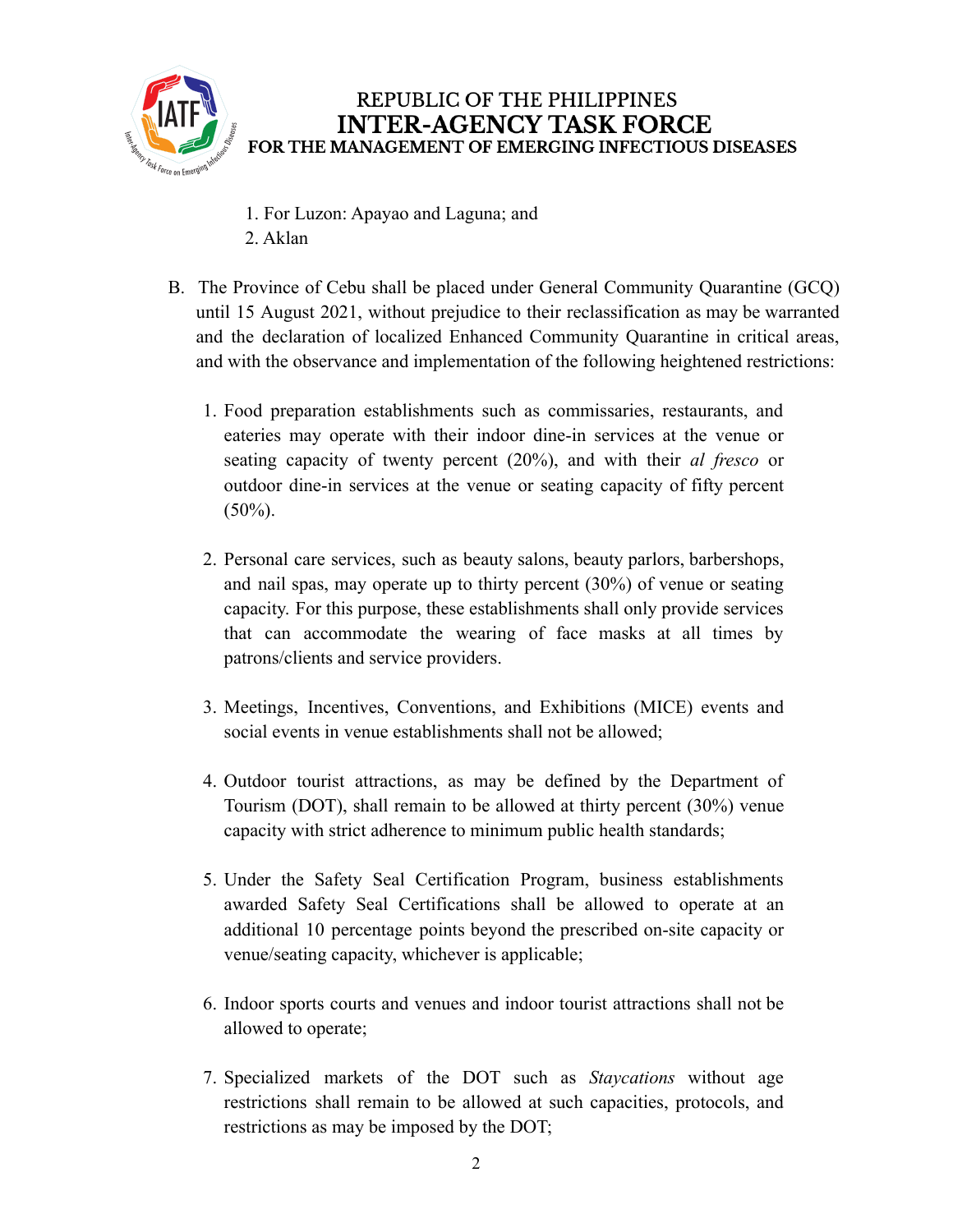

- 8. Interzonal travel shall be allowed subject to restrictions of the local government unit of destination. Point-to-Point travel to areas under General Community Quarantine and Modified General Community Quarantine shall be allowed without age restrictions subject to an RT-PCR test-before-travel requirement for those below eighteen years old (18) and above sixty-five (65), and other protocols and restrictions as may be imposed by the DOT and the Local Government Unit of destination;
- 9. Religious gatherings shall be allowed up to ten percent (10%) of the venue capacity. Provided that, there is no objection from the local government unit where the religious gathering may take place. Provided, further, that the LGU may increase the allowable venue capacity up to thirty percent (30%). The religious denominations should strictly observe their submitted protocols and the minimum public health standards.

Gatherings for necrological services, wakes, inurnment, funerals for those who died of causes other than COVID-19 shall be allowed, provided that the same shall be limited to immediate family members, upon satisfactory proof of their relationship with the deceased and with full compliance with the prescribed minimum public health standards for the duration of the activity; and

- 10. Other provisions of the Omnibus Guidelines on the Implementation of Community Quarantine in the Philippines, as amended, not affected by the foregoing shall continue to be in effect including those on interzonal travel into and out of the aforementioned areas and the operation of public transportation. The use of active transportation shall likewise be promoted.
- C. All areas shall continue to implement the following measures:
	- 1. Shorten detection to isolation/quarantine interval to less than five (5) days:
		- a. Conduct active case finding in all areas, prioritizing those with clustering;
		- b. Close contacts of suspect, probable, and confirmed cases must be traced within twenty-four (24) hours of detection of a case;
		- c. Immediate isolation/quarantine and testing of cases and close contacts;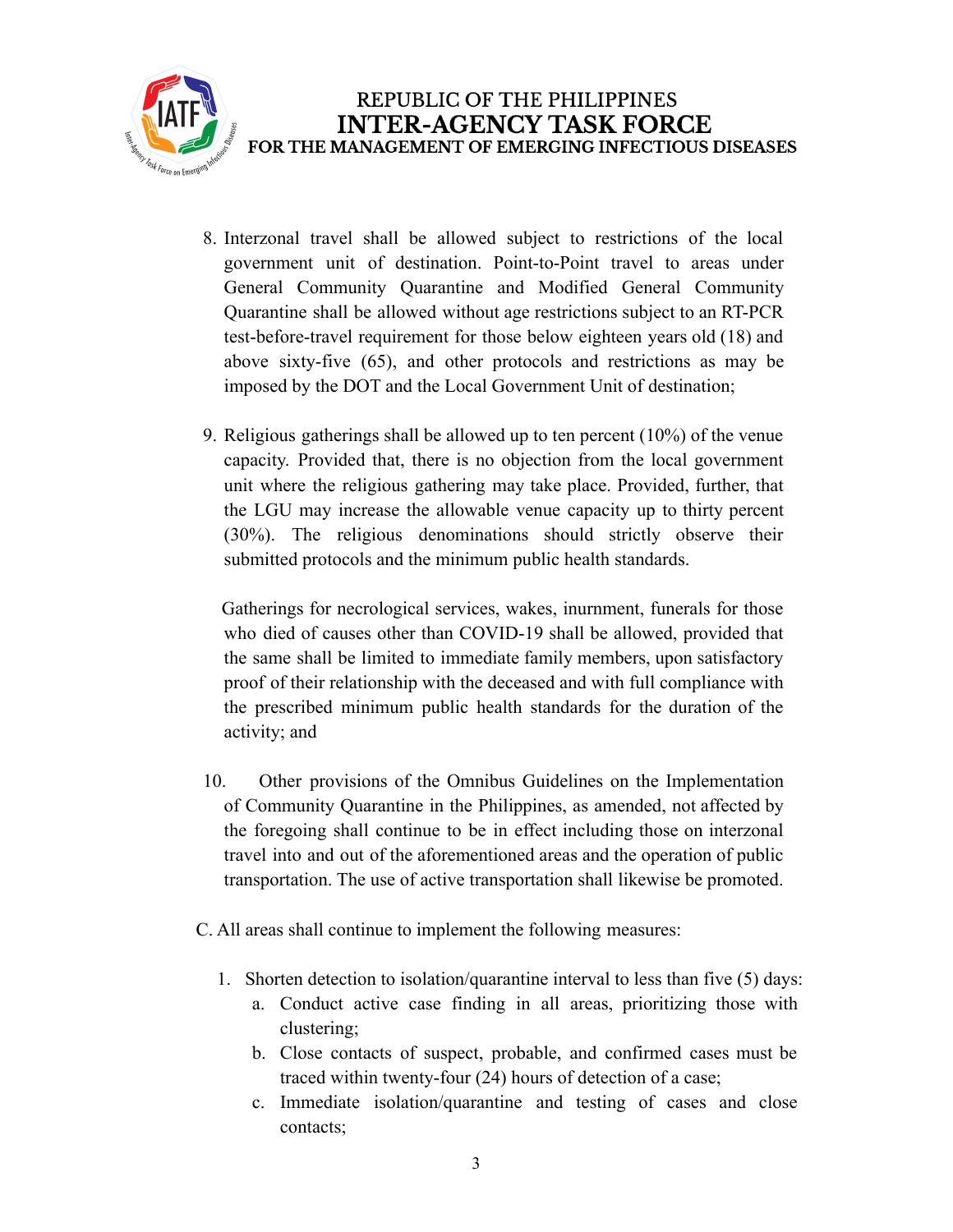

- d. Rapid antigen tests may be used for confirmation of suspect/probable cases and close contacts;
- e. Those who turn negative on rapid antigen test must undergo Reverse Transcription - Polymerase Chain Reaction (RT-PCR) test;
- f. Local Government Units (LGUs) and Regional Epidemiological Surveillance Units (RESUs) must identify areas with case increases or clustering and facilitate immediate submission samples for sequencing from these areas through the Epidemiology Bureau and UP-Philippine Genome Center (within 7 days of sample collection);
- g. The Department of Labor and Employment (DOLE) and Department of Trade and Industry (DTI) to ensure that workplaces and establishments conduct daily health and exposure screening, report identified cases and close contact to the LGU, and coordinate for investigation and response;
- h. Workplaces to consider incentives that will encourage reporting and adherence to isolation/quarantine;
- 2. Prioritize facility-based isolation and quarantine to prevent household transmission:
	- a. Increase number and utilization of isolation and quarantine facilities and Temporary Treatment and Monitoring Facilities (TTMFs);
	- b. Deploy additional staff, as needed, to ensure that cases and close contacts are closely monitored and infection prevention and control protocols are strictly followed;
- 3. Make readily available and accessible health care capacities and systems in preparation for case spikes:
	- a. Each health facility must have a COVID-19 Surge Plan that will detail needed resources and how it shall be operationalized;
	- b. Define additional metrics that will serve as early warning to signal a beginning "surge", such as emergency department occupation rate and number of pending admissions;
	- c. Needed logistics as indicated in the COVID-19 Surge Plan have to be secured and pre-positioned/readily accessible, including review of available supplies of ventilation requirements, oxygen tanks, regulators and canisters, and stockpiles of personal protective equipment and medicines, as needed;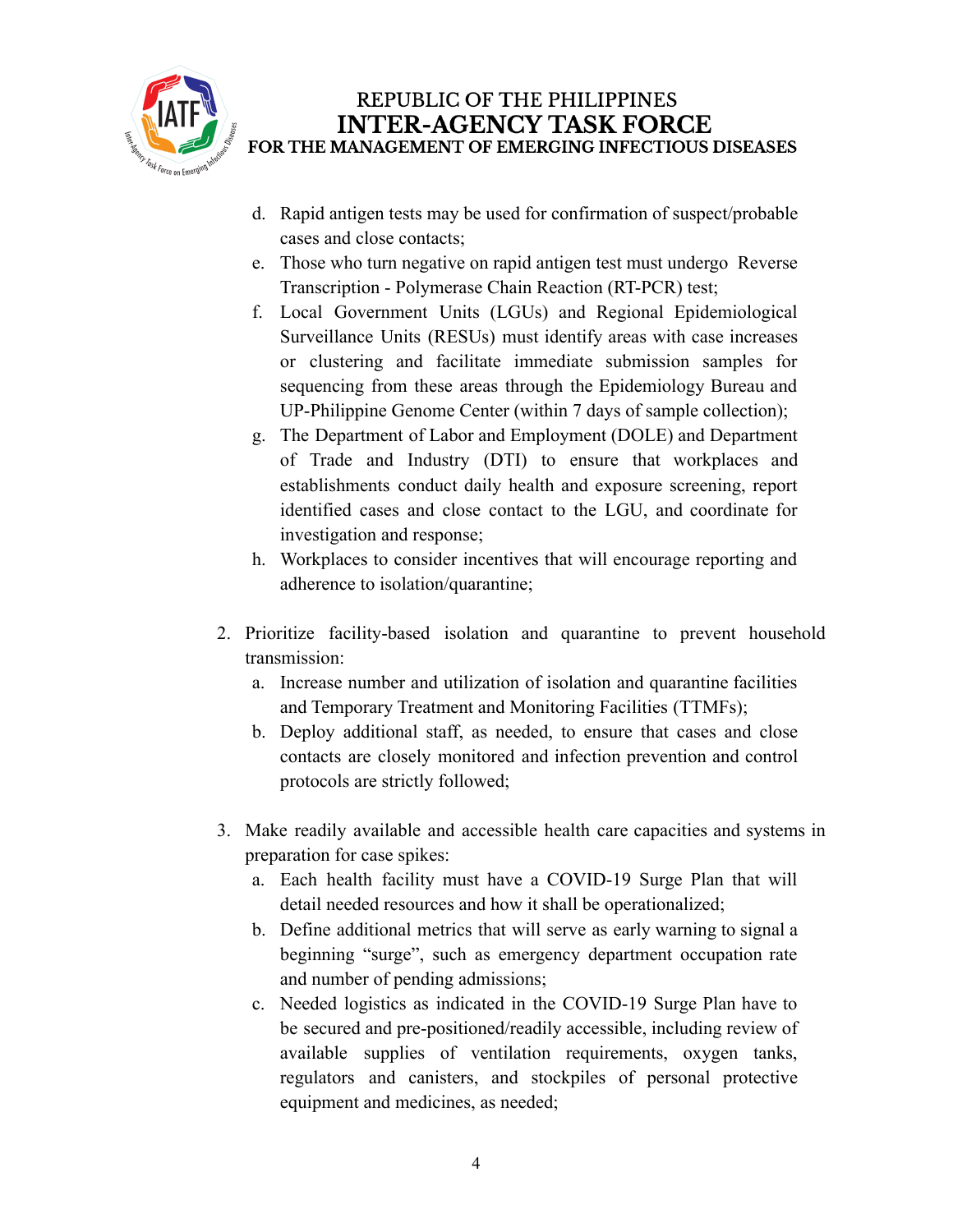

- d. LGUs should have triage and referral systems that will enable assessment of cases for swift management at the appropriate facility;
- 4. Ramp up vaccination among Priority Groups A2 and A3 populations to reduce the occurrence of more severe disease and fatalities. Parallel efforts to vaccinate the A4 population, if resources are adequate, will provide protection for the economic sector. The NTF Vaccine Cluster is directed to ensure sufficient vaccine supply of up to Four Million Doses for the National Capital Region, and an additional Two Million and Five Hundred Thousand Doses for Bulacan, Cavite, Laguna, and Rizal. All of the foregoing is subject to the availability of vaccine supply. The provincial, city and municipal local government units are likewise directed to intensify vaccination efforts during the period of Enhanced Community Quarantine;
- 5. Strictly enforce border control protocols at all ports of entry:
	- a. Both air and seaports, including seaports for cargo vessels;
	- b. Isolation and quarantine facilities must strictly implement infection prevention and control protocols;
	- c. Close contacts among passengers have to be identified and closely monitored by the Bureau of Quarantine (BOQ);
	- d. LGU must ensure proper endorsement, monitoring, and quarantine completion;
- 6. Continuously assess the COVID-19 situation at all levels:
	- a. Regular assessment of trends of cases and admissions;
	- b. The Department of the Interior and Local Government (DILG) to monitor that the Prevent - Detect - Isolate - Treat - Reintegrate (PDITR) Strategy of the National Task Force Against COVID-19 is implemented and enhanced case finding and contact tracing as well as proper isolation/quarantine are done; and
- 7. Disseminate information on the variants of concern and expected actions to be taken by individuals, establishments, and implementers:
	- a. Correct information on the variants of concern to counter mis- and dis-information;
	- b. Clear call to action on:
		- i. Correct and consistent Minimum Public Health Standards (MPHS) implementation;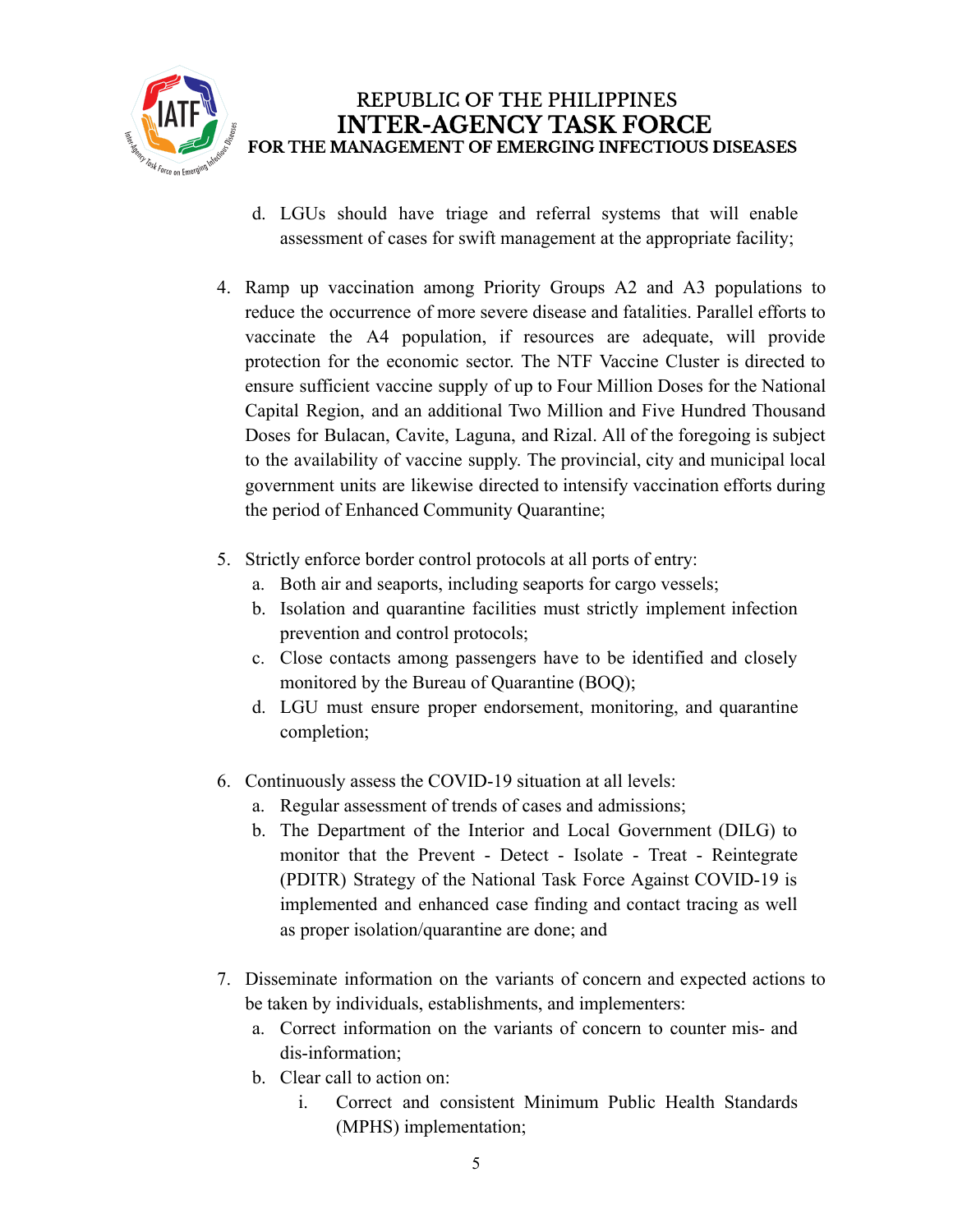

- ii. Early consultation and adherence to isolation/quarantine guidelines;
- iii. Implementation of adequate ventilation and safety protocols at workplaces and establishment; and
- iv. Enhanced response by the LGUs to areas with case increases.

**RESOLVED FURTHER,** that the Chairperson and the Co-Chairperson shall be duly authorized to sign this Resolution for and on behalf of the Inter-Agency Task Force.

**APPROVED** this August 1, 2021, via *ad referendum***.**

**FRACISCO T. DUQUE III** Secretary, Department of Health IATF Chairperson

**KARLO ALEXEI B. NOGRALES** Secretary, Office of the Cabinet Secretariat IATF Co-Chairperson